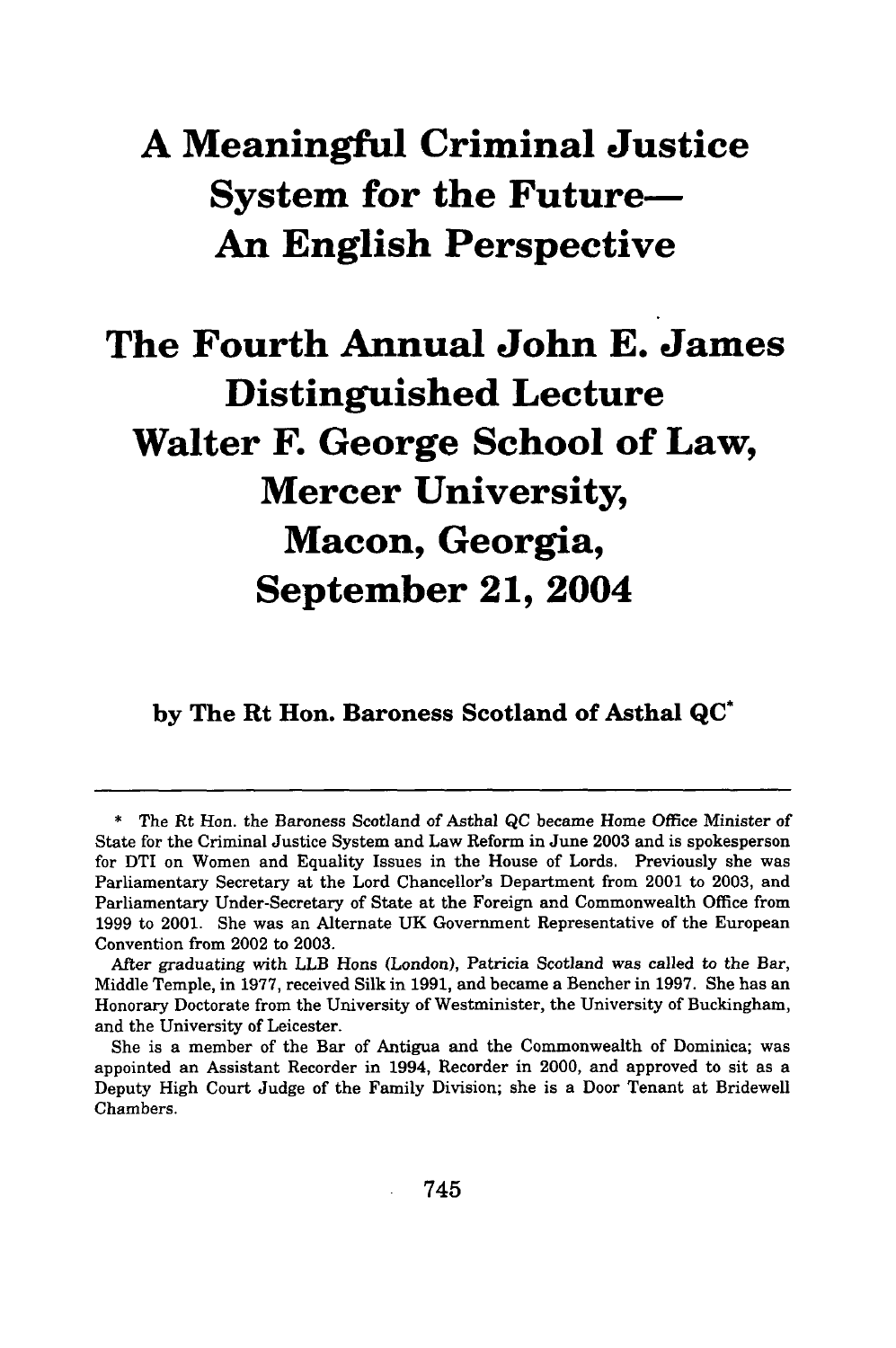#### I. INTRODUCTION—CRIME AND SOCIETY

Good evening. I wanted to say straightaway how honoured I am to have been invited to give the prestigious John E. James Distinguished Lecture. And it is a particular pleasure to be speaking here at Mercer University.

When Jesse Mercer founded the University a hundred and seventy years ago, he could not have known it would grow so big or develop such renown. If he saw the University today he would be staggered at its size, scope, and influence.

But he would be gladdened to see how the values on which he founded the University still pervade its work and its people. Those values-of tolerance and freedom of thought allied to a clear and unashamed

She is a Dame of the Sacred Military Constantinian Order of Saint Georgia.

She is a patron of The Margaret Beauford Institute, GAP, The Frank Longford Charitable Trust, sponsor of the George Viner Memorial Fund Trust, and is on the Advisory Panel of the British American Project.

She is a member of Thomas More Society and the Lawyers' Christian Fellowship. She is a member of the All Parliamentary Group on Breast Cancer, The Parliamentary Labour Party Women's Group, the House of Lords All Party Parliamentary London Group, the All Party Parliamentary Group of CAFOD, the All Party Parliamentary Group for Children, and the Lords' Prayer Group.

She is a former member of the Bar Public Relations Committee, Race Relations Committee, Professional Conduct Committee, Judicial Studies Board Ethnic Minority Advisory Committee, House of Commons Working Party on Child Abduction, Legal Advisory Panel on the National Consumer Council, the Independent Committee for the Supervision of Standards of Telephone Information Services, and the National Advisory Committee on Mentally Disordered Offenders. In addition, she was formerly one of Her Majesty's Commissioners for Racial Equality, a former Honorary President of the Trinity Hall Law Society, a former Chairman of the ILEA Disciplinary Tribunal, a member of the BBC World Service Consultative Group, Chairman of HMG Caribbean Advisory Group, the Dominican Representative of the Council of The British Commonwealth Ex-Service league and served as a member of the Millennium Commission from 1994 to 1999.

She has specialized in family and public law and has chaired and represented parties in a number of Inquiries relating to Child Abuse, Mental Health, and Housing. She was voted Black Woman of the Year (Law) 1992.

She was founder member and former Head of Chambers of 1 Gray's Inn Square.

Baroness Scotland was created a peer as Baroness Scotland of Asthal, of Asthal in the County of Oxfordshire, in 1997 and was raised to the Privy Council in July 2001.

She married in 1985 and has two sons.

She is an Honorary Fellow of The Society for Advanced Legal Studies; Wolfson College, Cambridge, and of Cardiff University

She was awarded Peer of the Year in the House Magazine 2004 Awards, Peer of the Year in the Channel 4 Political Awards 2004, and Parliamentarian of the Year in the Political Studies Association Awards 2004.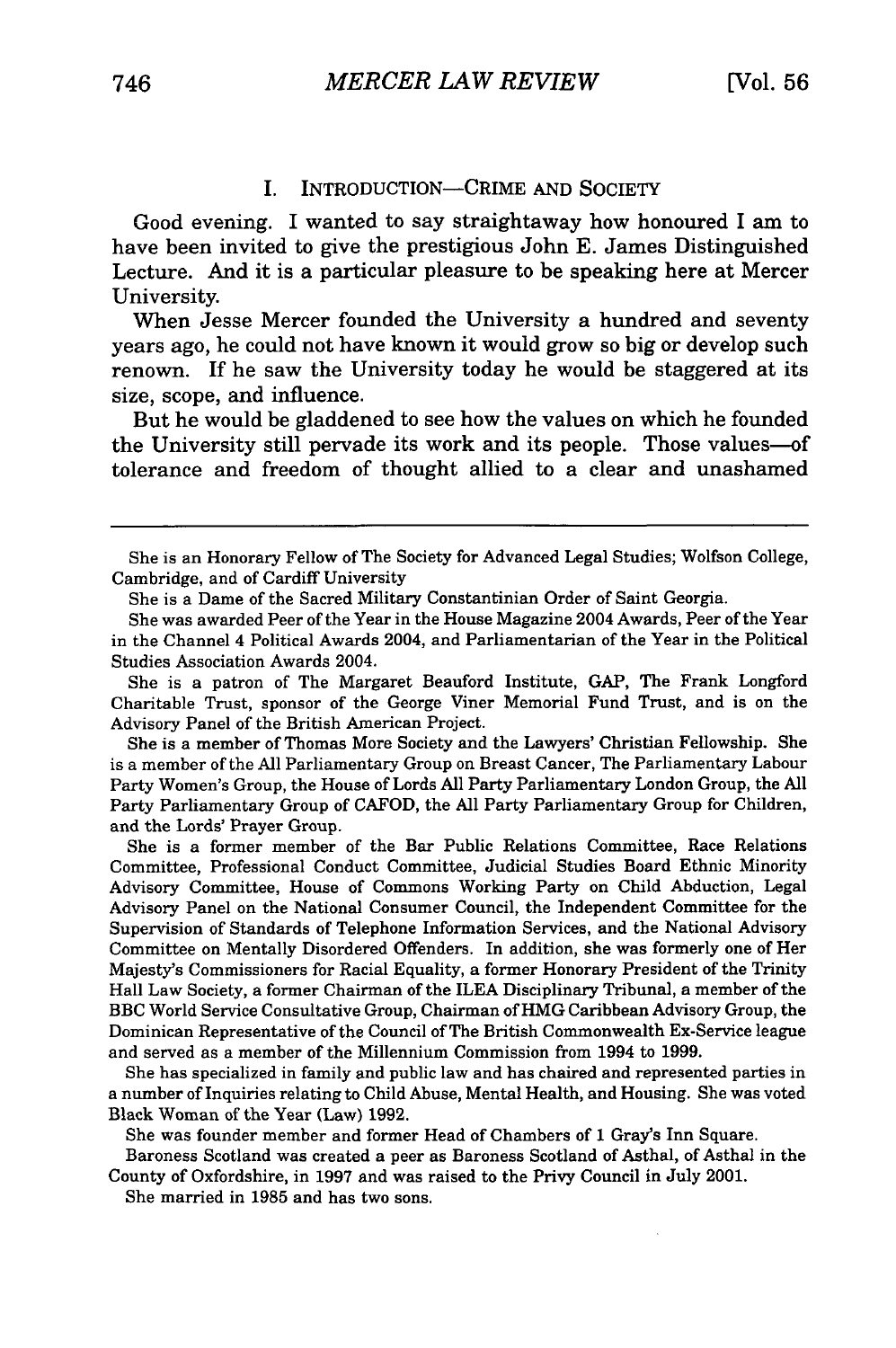affirmation of right and wrong-are the best possible foundation on which a university can build. I am glad to be here.

I hardly need to underline the importance of getting criminal justice right. Sadly, there is not a single one of us who will not be affected by the criminal justice system. Whether we are victims of crime ourselves, or members of our family are victims of crime, whether we are accused of crimes, or called to give evidence, criminal justice touches the lives of all of us.

The point was made with typical lucidity by a late son of Georgia, Martin Luther King. He said, "[L]aw and order exist for the purpose of establishing justice and. **.** when they fail in this purpose they become the dangerously structured dams which block the flow of social progress."<sup>1</sup>

He was speaking in vastly different circumstances from those we face today. Thankfully, society and the law have moved on at an incredible speed, and mostly for the better. But the principles are the same, and so are the underlying concerns. Dr. King knew that a government had to protect *all* its citizens from racial prejudice and from crime. Justice, and equal access to justice, are not optional extras for a healthy society. They are its core.

But societies do not stay still. Martin Luther King is owed a debt of gratitude by the United States, and by the whole world, for the moral lead he gave race and tolerance. But the issues he raised about the relationship between governments and their citizens are just as valid today. It is an iron rule of policy and politics that as soon as governments meet one challenge, changes in society mean that new ones arise.

In this Lecture, I want to talk about how the English criminal justice system is changing to keep up with society. I should explain that I come to this lecture wearing two hats. I am lucky enough to be the Government Minister charged with modernizing the criminal justice system. Few challenges are so engrossing, few political mandates so charged, few chalices so poisoned. But I am also a lawyer-for twenty-two years I went to court on a daily basis. I became a Government Minister in 1999. Since then, I suppose I have been responsible for helping to formulate our law. The law is in my blood, and its core values of equity and fairness are my core values too.

In the United Kingdom, we have long prided ourselves on having what we thought was one of the best legal systems in the world. In many ways, it is an admirable system, the product of centuries of evolution, filled with lawyers and judges of real brilliance and dedication, one of

<sup>1.</sup> Letter from Birmingham Jail, Dr. Martin Luther King, Jr., *available at* http://www. Stanford.edu/group/king/frequentdocs/birmingham.pdf.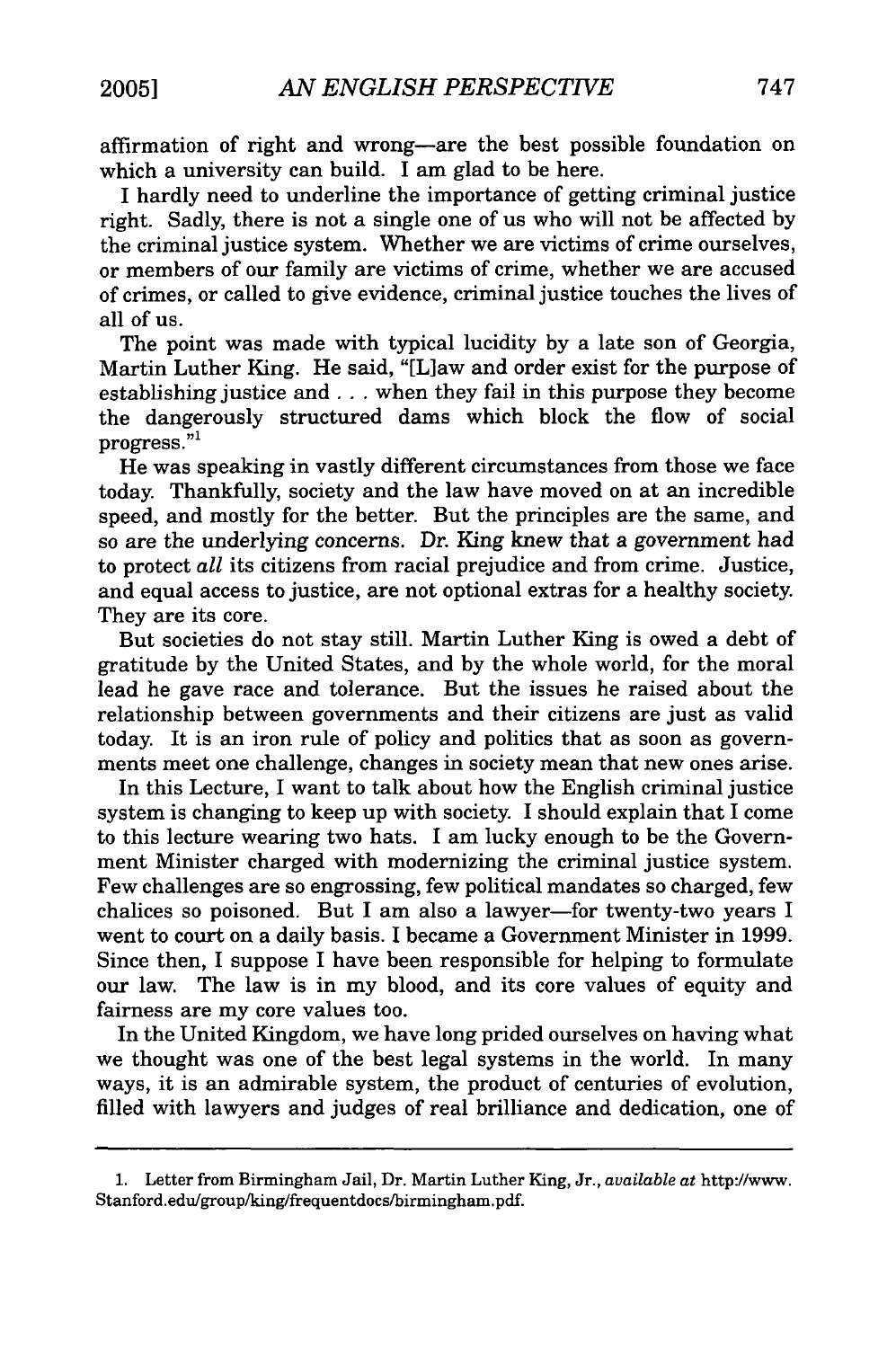whom we are privileged to have with us today. Lord Slynn of Hadley is one of our best-loved judges and rightly so. But pride can sometimes lead to complacency, and complacency can blind us to the need for change.

It is a system that has its origins in the middle ages, and it can draw on a long history of legal practice and deeply embedded traditions. The wigs and gowns, the pomp and the ceremony that are so often associated with the British legal system still exist because they reflect the system's deep and ancient roots.

However, for these very reasons, we need to keep asking whether this criminal justice system meets the needs of the modern world. The last fifty years have brought enormous changes to British society. The social revolution of the 1960s, immigration, globalization, and the twenty-four hour news culture have transformed communities out of all recognition from those that existed just after the Second World War.

It is my government's view that with this transformation has come a disconnect between what the community needs and what the criminal justice system is supplying. It is this that I want to talk to you about today: Our attempt to remake this connection between society and the criminal justice system.

### II. BACKGROUND TO THE BRITISH CRIMINAL JUSTICE SYSTEM

Before I go any further, however, I thought it would be a good idea to give those unfamiliar with the British criminal justice system a bit of background. The first thing to say is that, because the United Kingdom is not a federal state, there is no division between federal and state systems like there is in the United States. Ours is a unitary system.

But if that makes it sound like the system is happily simple, think again. Scotland and Northern Ireland have separate criminal justice systems entirely. Throughout this speech I will, therefore, be referring to the criminal justice system in England and Wales.

Unlike the United States, there is no single Department of Justice overseeing administration of the justice system. Instead, three government departments share responsibility for running the system. This is a big plus because it helps us maintain a strict separation of powers. But it has also made it harder to manage and reform the system in a planned, coherent, and effective way.

The first of the three departments involved is the Home Office, where I am a Minister of State. This is the department where new criminal justice legislation is formulated and sent to Parliament to be enacted. The Home Office also oversees the forty-three local police forces in England and Wales, which are independent from central Government.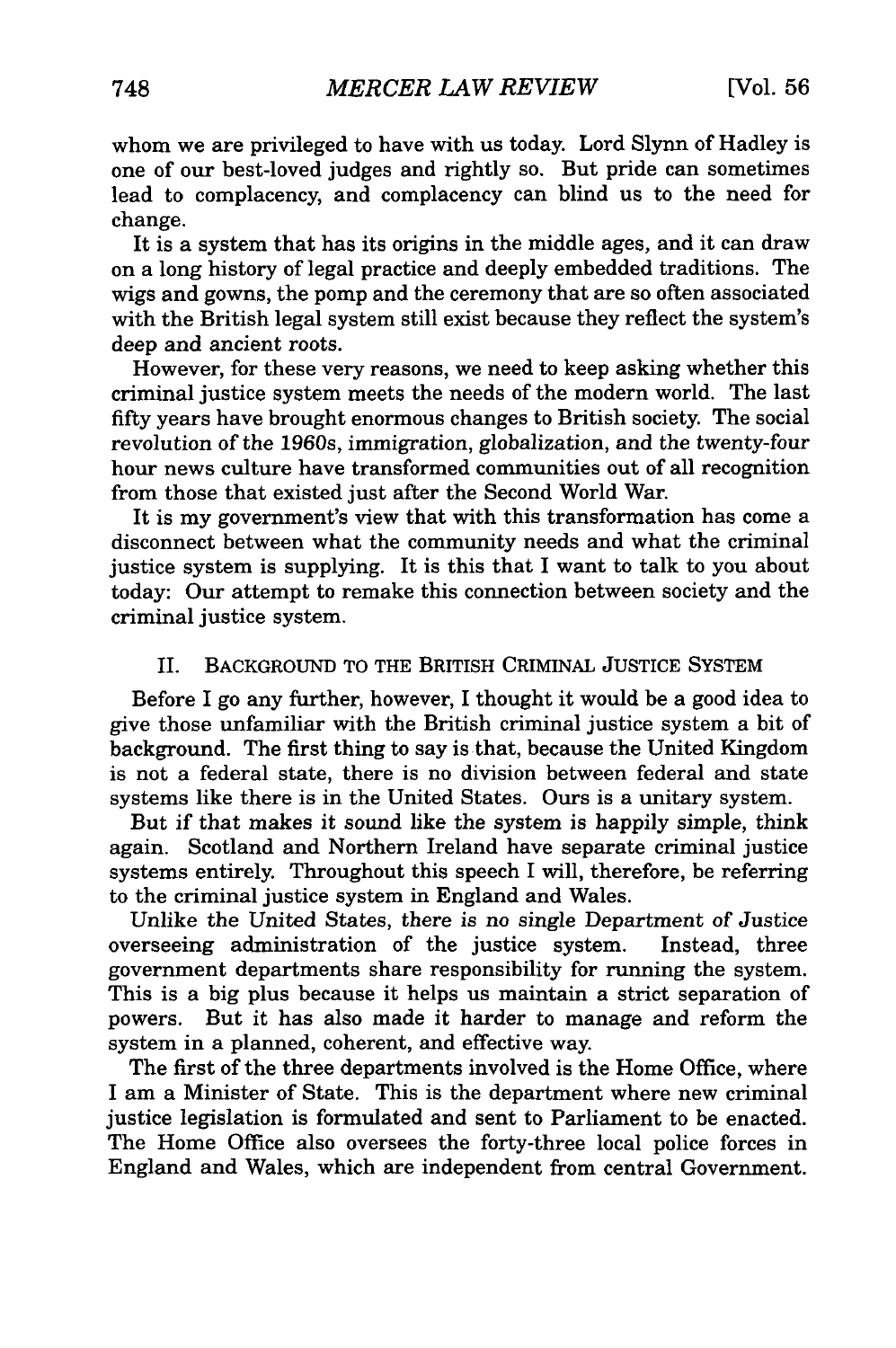It is also responsible for the correctional services-the prisons and probation.

The Crown Prosecution Service is the second of the three. It is responsible for prosecuting people charged (or indicted to use the U.S. term) with a criminal offence. The department is led by a Director of Public Prosecutions and reports to the Attorney General, who holds parliamentary responsibility for the Service and is also the senior legal adviser to the Government. Like the Police, the Crown Prosecution Service is divided into over forty areas throughout England and Wales, each with a Chief Crown Prosecutor.

The third key criminal justice department is the Department of Constitutional Affairs. The Department manages the court system (both civil and criminal) across England and Wales. headed by the Lord Chancellor, who has a pivotal role in the justice system as a cabinet minister in the Government, head of the judiciary, and speaker in the Upper Legislative Chamber, the House of Lords.

Historically, the role of the Lord Chancellor has worked well as a balancing influence between the executive, the legislature, and the judiciary. However, there is now a debate about the merits of a single person straddling all three branches of government, and whether a clearer separation of powers would be more sensible. But that is a whole different story, which can be the subject of the next lecture I give here.

## III. JOINING UP/PARTNERSHIP WORKING/CONSOLIDATION

So you can see how the separation of powers between the departments reflects underlying principles, such as the independence of the judiciary and the separation of police from prosecutors. However, this separation of powers does not always lend itself to the efficient administration of justice.

In his report on the criminal courts in 2001, one of our Lord Justices, Lord Justice Auld, who occupies roughly the same role as your Supreme Court Justices, noted "a multiplicity of inter-departmental and interagency bodies at national and local levels [... **I** [with] [mlostly . . . no authority or operational function."2 This has meant that our criminal justice system has responded haphazardly and reactively to the changes in the communities it served.

Let us now go back for a minute to those communities, which existed in the United Kingdom at the end of the Second World War. Communities then were more homogenous, more paternalistic, and more self-

<sup>2.</sup> THE RIGHT HONOURABLE **LORD** JUSTIcE AULD, REVIEW OF THE CRIMINAL COURTS OF ENGLAND (2000).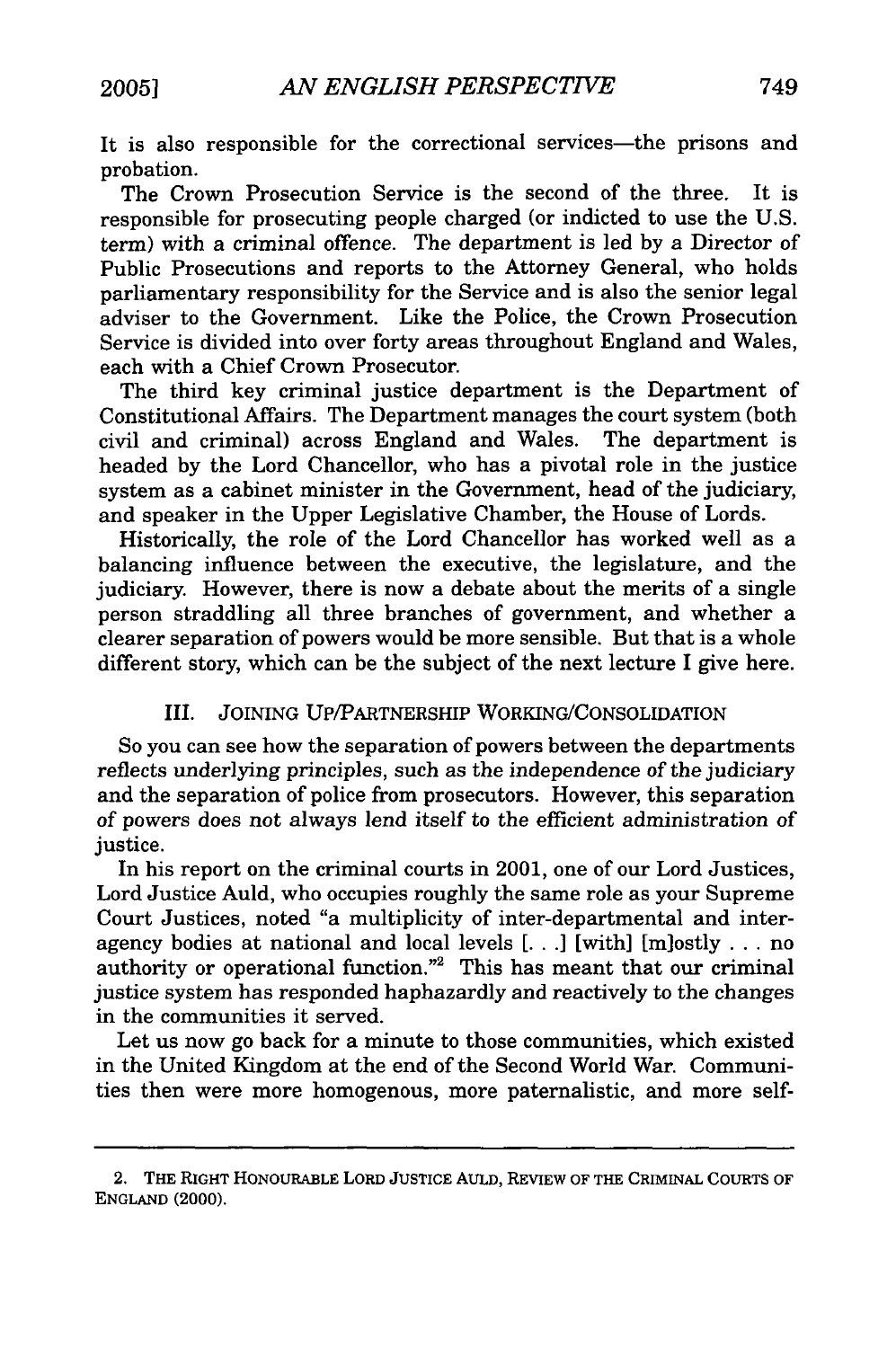contained than they are today. This was reflected in the way such communities regarded the criminal justice system. Essentially, it was there to deliver justice and punishment.

This may seem obvious, but let me give you an illustration of why things are not so simple today. Let us imagine that John, living in Liverpool in the north of England, is wrongfully dismissed from his job. To find a new job, he travels about four hundred miles with his family to London in the south.

Unfortunately, he fails to hold down a regular position, and his family falls into debt. This leads to housing problems, and the strain causes his marriage to collapse. John decides to return to Liverpool, but his ex-wife and children remain in London. He has little contact with his family, and his ex-wife struggles to keep the family afloat. The children perform badly at school and drift into drugs and criminality.

In the 1950s this scenario could have existed, but it would have been much less likely. Even if John had lost his job, he would have been much less likely to leave his hometown. Even if his marriage were under strain, he would have been less likely to get divorced. And if his children had drifted into criminality, more people in the community would have known about the family's history. They would have expected the criminal justice system to provide the justice and the punishment, and they could return to the community afterwards.

Moreover, in today's Britain, John is just as likely to be Ahmed or Hussein. He, and certainly his parents, might not speak fluent English. When his family came to England, they might have brought with them a very different attitude to authority. Instead of giving it the trust, which it generally enjoys in England, they might see it with fear and suspicion.

This is deliberately simplistic, but serves to make a point. In short, we do not live in small, self-governing communities like this any more. Today's criminal justice system cannot afford to simply deliver justice as it used to fifty years ago. The criminal justice system cannot try to exist in isolation from the rest of society; in fact, it relies on society and government to tackle the root causes of crimes like those in the case of John's children.

This is why, throughout the government's programme, we have introduced schemes, which are designed to help the development of a new type of "modern community." They promote basic social order, decent behaviour, and the socialization of the young into community norms.

Fundamental to this is the whole of the government, including the courts, the prisons and probation service, and government departments, working together to support young people and families during the key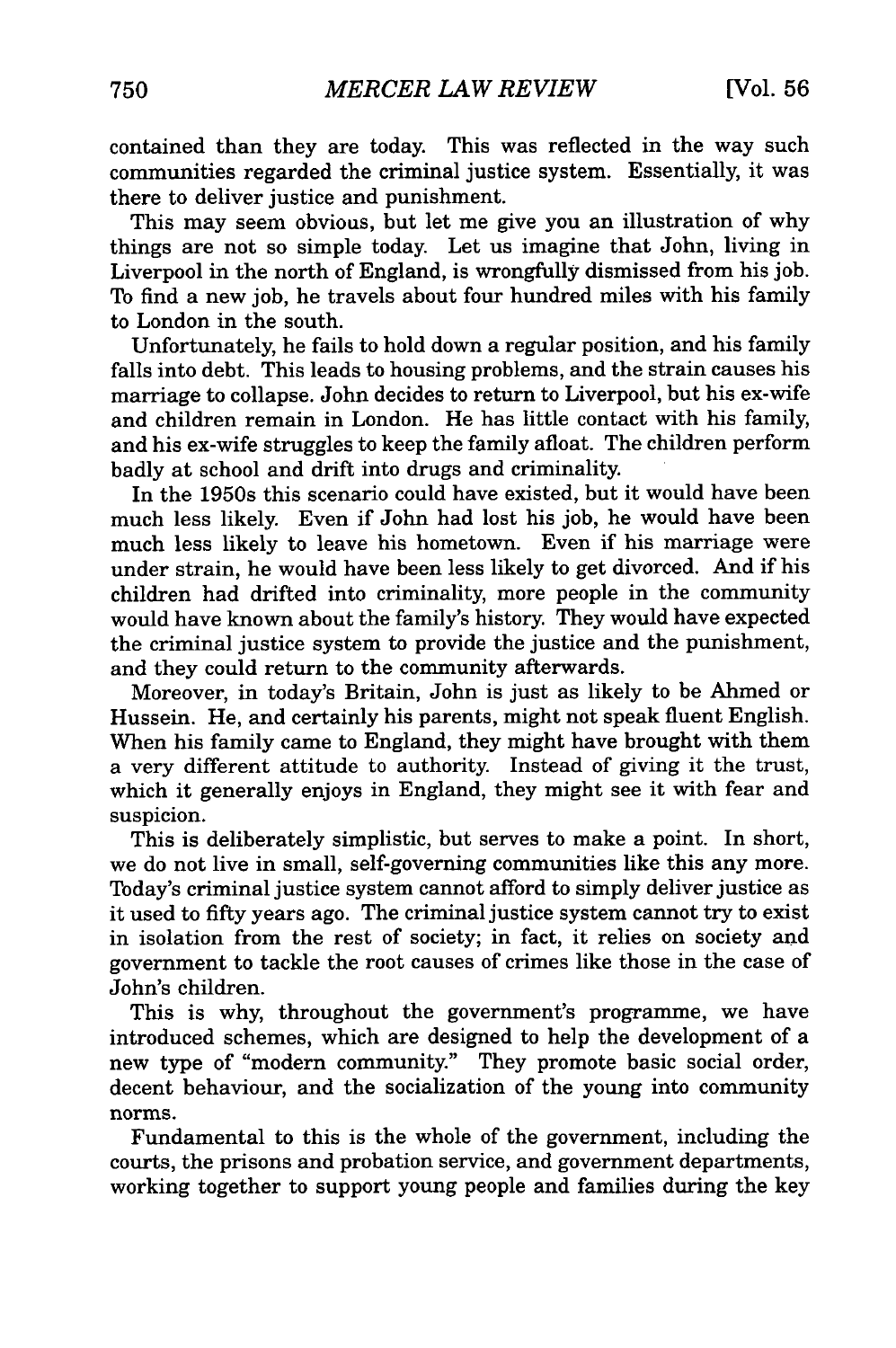stages of their development. Sure Start is a programme run by our Department of Education and Skills providing health, education, childcare, and financial advice for families with toddlers in the most disadvantaged neighbourhoods.

But I must give credit where it is due. Sure Start is based on the U.S. federal programme, Head Start. For older children we have Connexions, which helps teenagers make the difficult transition to adult life by providing access to personal advisers and a range of extra-curricular activities.

We have also made structural changes to put the *whole* criminal justice system back into the heart of our communities. In April 2003, we established Criminal Justice Boards at national and local levels. Local Criminal Justice Boards bring together all the key players in criminal justice in each of the forty-two criminal justice areas of England and Wales.

Accountable for local targets and working together to improve the whole of the criminal justice system in their area, the local boards have been a landmark in helping us develop solutions across the whole of the system. They give local communities a chance to hold one single body accountable for the services they receive.

At a national level, the new National Criminal Justice Board brings together all the main national players—the Ministers from key departments, heads of the court and prison services, and senior civil servants. Together, we agree upon clear priorities and strategy for the criminal justice system as a whole.

In some parts of the system, more fundamental shake-ups are underway. These have sometimes been controversial, but they are also necessary. One such example is the creation of Her Majesty's Courts Service; the national courts agency, which for the first time puts all courts in England and Wales under one administrative roof.

Previously, there were different bodies managing different parts of the system. One body managed Magistrates' Courts, which primarily deal with primary misdemeanours and minor felonies and have no jury. Another body managed the Higher Courts, including the Crown Courts, which deal with felonies and have a jury. The change will provide greater efficiency and make court work more transparent, and less arcane, to the general public.

#### IV. MEANINGFUL END-TO-END SERVICE

Structural change, however, does not lead to individual satisfaction with the system. The formation of Criminal Justice Boards and the unification of Courts' Services mean little to the law-abiding citizen if prolific offenders keep on offending, victims and witnesses are left to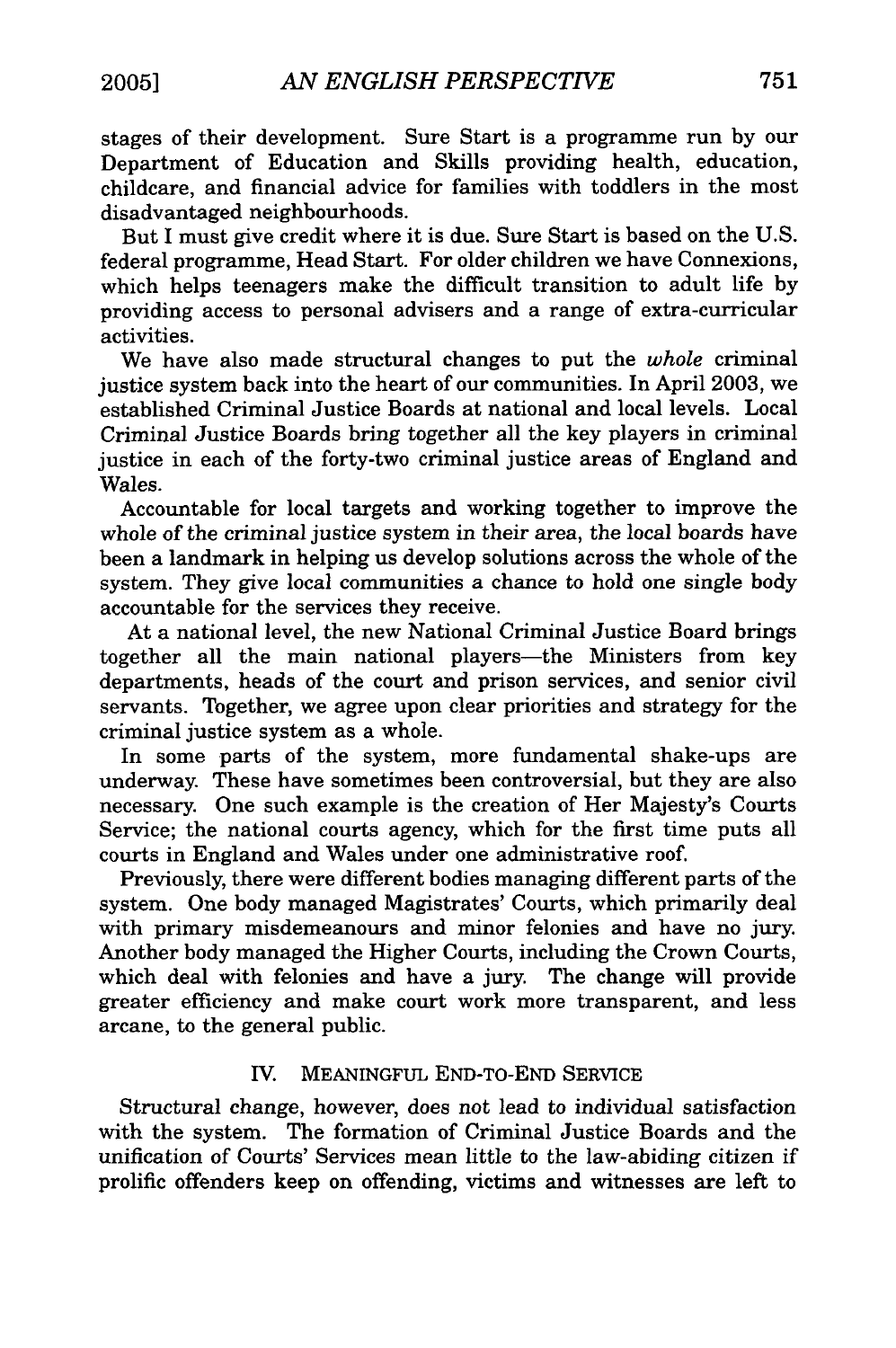fend for themselves, or cases collapse through faulty administration. Too often the criminal justice system has been the equivalent of a relay team, in which each of the runners is individually excellent, but who keep dropping the baton.

We have been careful not to rush into solving such a fundamental flaw in the system. Instead, we have done some serious analysis and made informed decisions based on empirical evidence about the fundamental nature of the problem. In particular, we have asked what impact these flaws actually have had on the public, who the criminal justice system serves?

Our research showed that, on a basic level, these flaws have led to a gradual erosion of public trust and an increase in cynicism about the criminal justice system. In the more impersonal modern world, people are less likely to know those who are running their local public service. They, therefore, tend to be less forgiving of systems that fail.

The public does not see all the valid reasons why a system is struggling; they just see the flaws, as those flaws affect them. When they see cases collapsing, or victims and witnesses treated badly, or child offenders given inappropriate sentences, they lose their faith that the criminal justice system works, and works for them.

So what are we doing about it? Perhaps most importantly, we have begun improving case management. We have done this by looking at the problems in the system as a whole, rather than trying to fix individual problems in isolation. This has led to the introduction of the criminal case management programme. This is already making a major difference to how cases go through the system.

One part of the criminal case management programme is ensuring that suspects initially are charged with the right offence. Too often, the charge (or indictment) brought by the police has been wrong from the outset, causing cases to collapse later in the process with all the resulting waste of time and money, not to mention the possibility that an offender has escaped justice.

This may seem a basic thing to get right. But the fact that changes have been necessary is simply a reflection of an increasingly complex legal environment and a system that has failed to keep up.

The key is that lawyers should be involved from the start-a lesson we have learned from you. The Criminal Justice Act of last year, therefore, makes charging (or indicting) the statutory responsibility of the Crown Prosecution Service, rather than the Police. Involving the legal experts so early in the process increases the likelihood of successful prosecutions. The change involves prosecuting lawyers working much closer with police officers by physically locating them in police stations.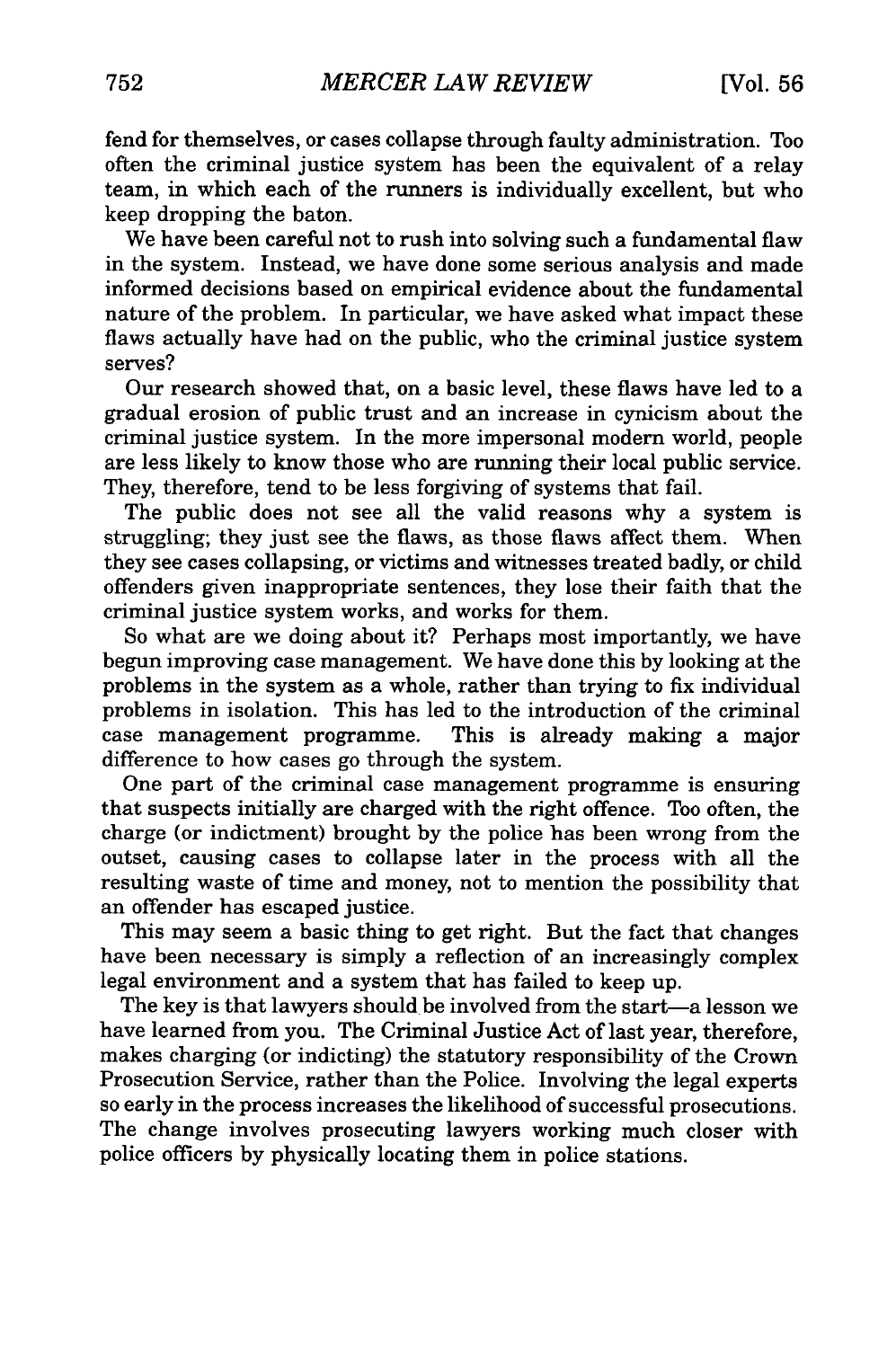Another consequence of changes in society is the increase of prolific offenders. Offenders find it easier to disappear into Britain's modern towns and cities and feel they can escape effective punishment over and over again. Furthermore, our research has shown that ten percent of offenders are responsible for over fifty percent of all crimes. In response to this, society feels justifiably angry and often powerless to do anything about it.

So, we have been stepping up efforts to target those ten percent. Our prolific and other priority offender strategy empowers local criminal justice boards and their partners to target the most prolific, anti-social, and harmful offenders, who have been identified locally through police intelligence.

The messages of the strategy are clear: prevent and deter, catch and convict, rehabilitate and resettle. The role of the criminal justice system must now be wider than just catching and convicting.

Enforcement must also be effective. Nothing undermines public confidence more than the spectre of criminals parading their assets from criminal activity or flouting fines.

The newly established Assets Recovery Agency,<sup>3</sup> based on U.S. experience with the RICO laws, has recovered over £25 million (or \$44.75 million) from criminals in its first year, well ahead of its £10 million (or \$18 million) target.<sup>4</sup>

In March 2004, "Operation Payback," a week long national blitz on outstanding fines in March 2004, yielded an extra half a million pounds (or \$895,000), and the fines collection rates, in general, are making significant improvements.

We are closing loopholes, tightening procedures, improving communications, and targeting resources to where they will make the biggest difference. But it is not just about procedures. It is about offering a seamless service to the law-abiding citizen and restoring public confidence that the criminal justice system really can serve their needs.

V. MORE EFFECTIVE SENTENCING AND MANAGEMENT OF OFFENDERS

If we are to win back that public confidence, we need to get sentencing right. Current perception among the British public, like in other areas of the criminal justice system, is that sentencing patterns are too soft on the criminal. But to get this right, we must not increase the sentences

<sup>3.</sup> Please refer to the following website for more information: http://www.assetsrecovery .gov.uk.

*<sup>4.</sup> Id.*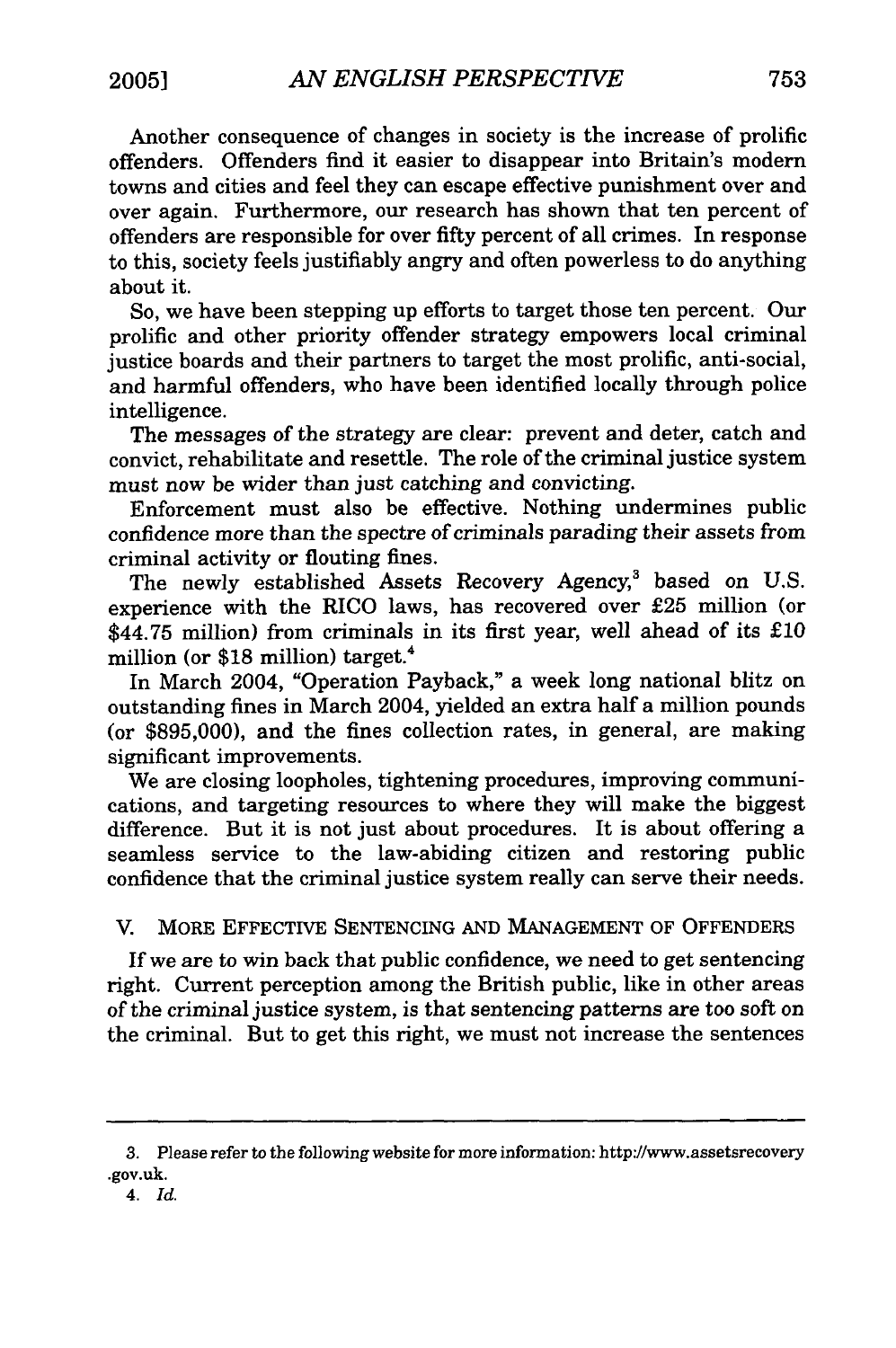in response to popular pressure. We must think carefully about the role we want sentences to play, and what they are supposed to achieve.

The most important purpose of sentencing is that the public should be protected. This means that serious offenders should be punished in a way that ensures public safety and also acts as a deterrent for others contemplating committing similar offences. Whilst dealing with the complex challenges of looking after offenders, we must never forget that a government's primary responsibility is the safety of its citizens.

But effective sentencing should be as much about reducing reoffending as about removal from society. We do not believe that prison and probation should be a revolving door for offenders, with the sentencers, the prison service, and probation officers all blaming each other when an offender is back in the dock shortly after his sentence is finished. It is a cycle in no one's interest.

But as anyone involved in criminal justice knows, resources are painfully finite. The most effective systems are often the most expensive. Over time, they may be cost-effective for society as a whole. But I have a budget, and I need to get the best value for the money I have.

So if those are some of the concerns, what practical measures are we undertaking? The Criminal Justice Act<sup>5</sup> of last year introduces new sentencing options—with custodial sentences for the most dangerous and violent offenders and tough new community punishments for other offenders. <sup>6</sup>

For example, a new programme called Custody Plus is being developed to replace the ineffective short prison sentence. Once capacity has been developed to implement it, Custody Plus will see up to 35,000 offenders who currently receive short prison sentences supervised for up to fortynine weeks post-release. Another scheme, Intermittent Custody, is currently being piloted in which sentenced offenders are spending either weekends or weekdays in prison, and the rest of the week in the community.

The Act also establishes the Sentencing Guidelines Council.<sup>7</sup> The Council is creating and revising a comprehensive set of sentencing guidelines for all offences. It has a statutory duty to ensure that these guidelines achieve greater consistency in sentencing and to obtain value for money in the use of correctional resources. The Council is truly representative of the whole criminal justice system and brings together

<sup>5.</sup> Criminal Justice Act 2003. Please refer to the following website for more information: http://www.cjsonline.gov.uk/thecjs/parliament/legislation/index.html.

*<sup>6.</sup> Id.*

<sup>7.</sup> Please refer to the following website for more information: http://www.sentencing guidelines.gov.uk/index.html.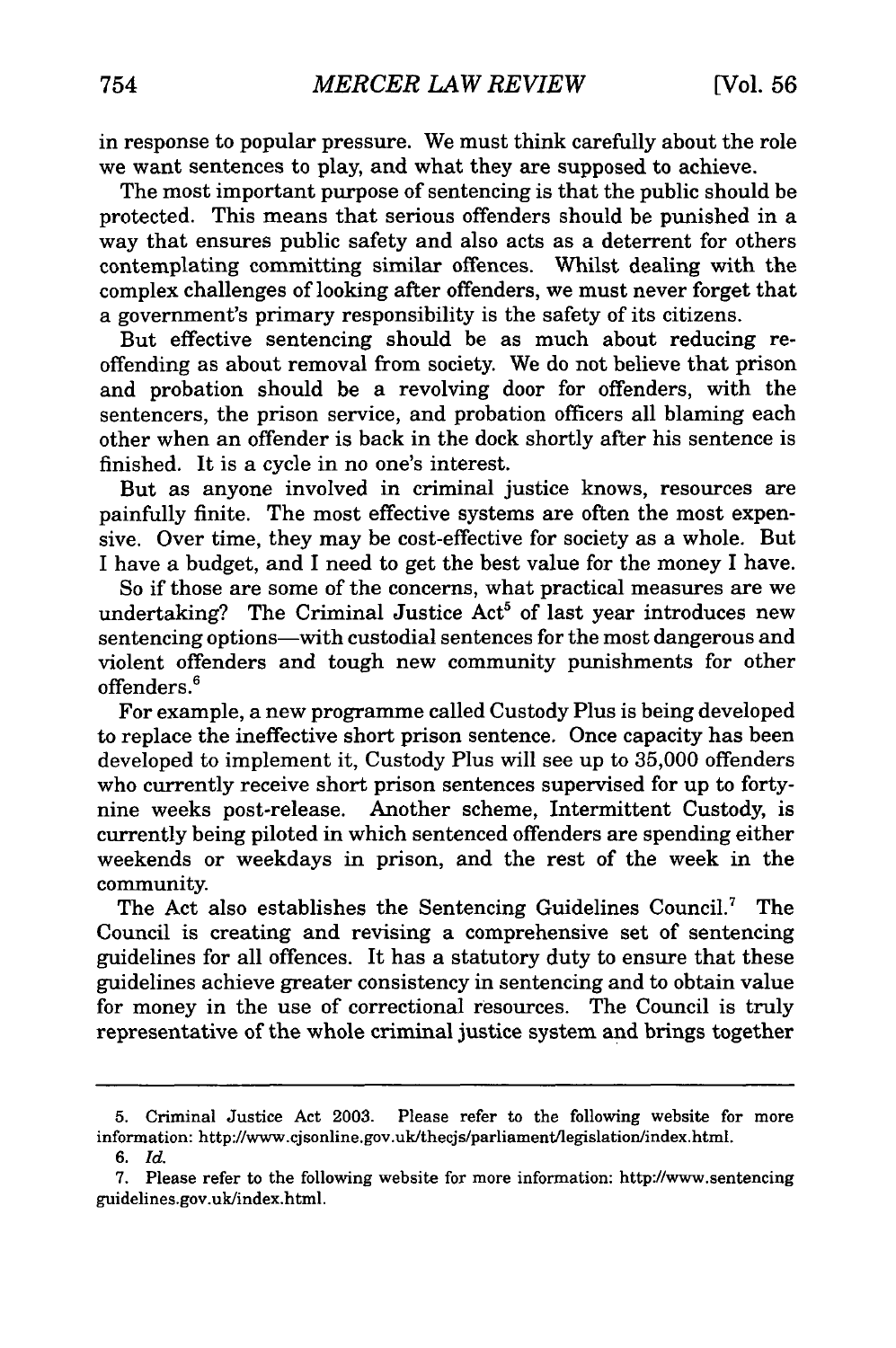members of the judiciary, police, probation and prison services, lawyers and, importantly, victims of crime.

But sentences are only effective if they are properly enforced and if the public feels they are properly enforced. In late 2003, we commissioned a review of the correctional services in England and Wales. The findings made a convincing case for a national offender management service, bringing together the prisons and the probation service in one coherent whole.

The review drew heavily on United States state experience, in particular from Virginia and Minnesota. As another example of international knowledge sharing, practitioners from both states came over to the United Kingdom to address the Sentencing Guidelines Council in July.

The review found that, while the existing prison and probation services have made significant improvements over recent years, the corrections system is still dominated by two services, which have remained largely in their own silos. This day-to-day separation has meant that all too often, offenders have fallen through gaps in the system. Put simply, there was no clear ownership of the responsibility to reduce re-offending.

In January 2004, therefore, we announced the creation of the National Offender Management Service. What the creation of a national offender management service will bring, for the first time, is clarity of focus on the offender and a clear responsibility for reducing re-offending.

Key to this will be the creation of ten Regional Offender Managers. They will "own" the implementation of the sentence, from beginning to end and, therefore, have the necessary focus and authority to reduce reoffending.

## VI. PUTTING VICTIMS, WITNESSES, AND LOCAL COMMUNITIES AT THE HEART OF THE CRIMINAL JUSTICE SYSTEM

Throughout all our reforms, we have kept at the forefront of our minds the pressing need to build the public's confidence in the criminal justice system and put victims and witnesses at the heart of our efforts.

Confidence in the criminal justice system is getting better, but current levels of public confidence in bringing offenders to justice in England and Wales have only just reached forty percent. The British public's confidence in the criminal justice system's effectiveness in reducing crime is at a worrying thirty-four percent. Yet, seventy-eight percent of defendants and offenders have confidence in the criminal justice system and believe it to be fair.

The majority of our society still lacks confidence in the criminal justice system's ability to deliver. And trust is lowest among those who need it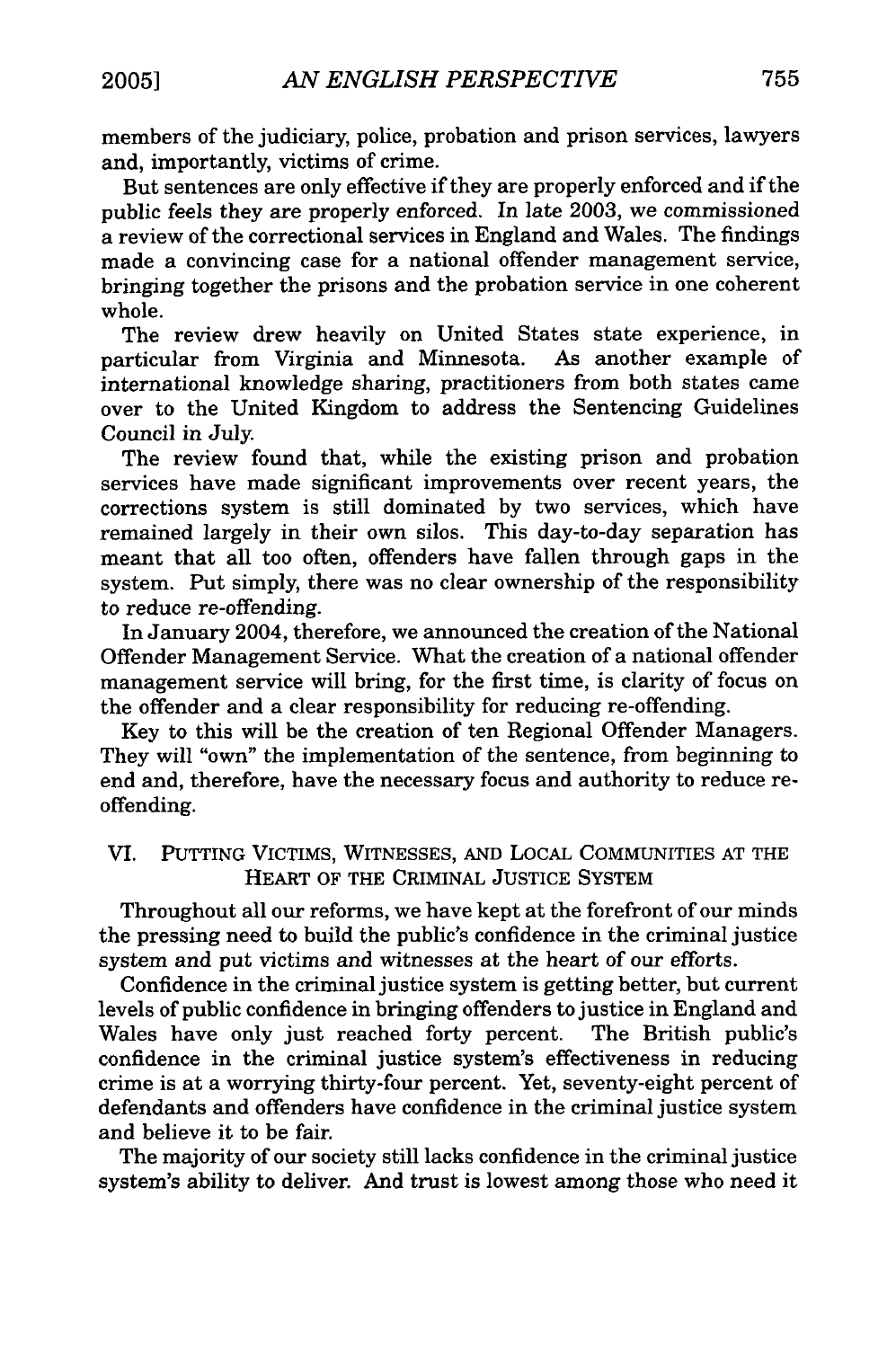the most-among racial and religious minorities, the poor, and those groups most likely to become victims of crime.

So what do we do to win back public trust? The key is that we involve the public in the process of justice. This means providing better service to victims and witnesses. But it also means giving members of the public the opportunity to have a stake in the process.

To address the first point, we have launched a project for victims and witnesses-the *No Witness, No Justice* project, which sets up specialist Witness Care Units throughout the country. Witness Care Units will, for the first time, provide a single point of contact for victims and witnesses from charge through disposal.

They will ensure that victims and witnesses have the right level of emotional and practical support to enable them to give evidence successfully. And they will help us ensure that we meet the needs of each individual caught up in the criminal justice system. For instance, we will now ensure that every victim gives a personal statement, which will enable the criminal justice system to take account of their view before, during, and after trials.

As an example of something that helps involve the community in the process ofjustice, nothing is more exciting than the pioneering community justice centre we are launching in Liverpool. It is based on the model of Red Hook Community Justice Center in New York.

The evidence from Red Hook shows how tremendously effective such centres have been in bridging the gap between the criminal justice system. Using a problem-solving approach to cases, the centre in Liverpool will tailor punishment and rehabilitation to reflect the damage done to local neighbourhoods as well as to individual people.

We are also introducing the innovative pilot projects in restorative justice. These give victims and representatives of the community the chance to meet either face to face or communicate indirectly with offenders.

Restorative justice is vital in giving victims the opportunity to have their say, to explain how they and their family have been affected by the offence, to ask the offender why they committed the crime, and to receive an explanation. Restorative justice also helps offenders to understand the impact of their crime. The evidence shows a positive effect on reoffending and high levels of satisfaction among victims and community groups.

We have also set up what we have called Community Legal Service Partnerships. These Partnerships are a way of taking legal issues out to the communities and not expecting them to find their own way through a maze of different providers. The Partnerships bring together